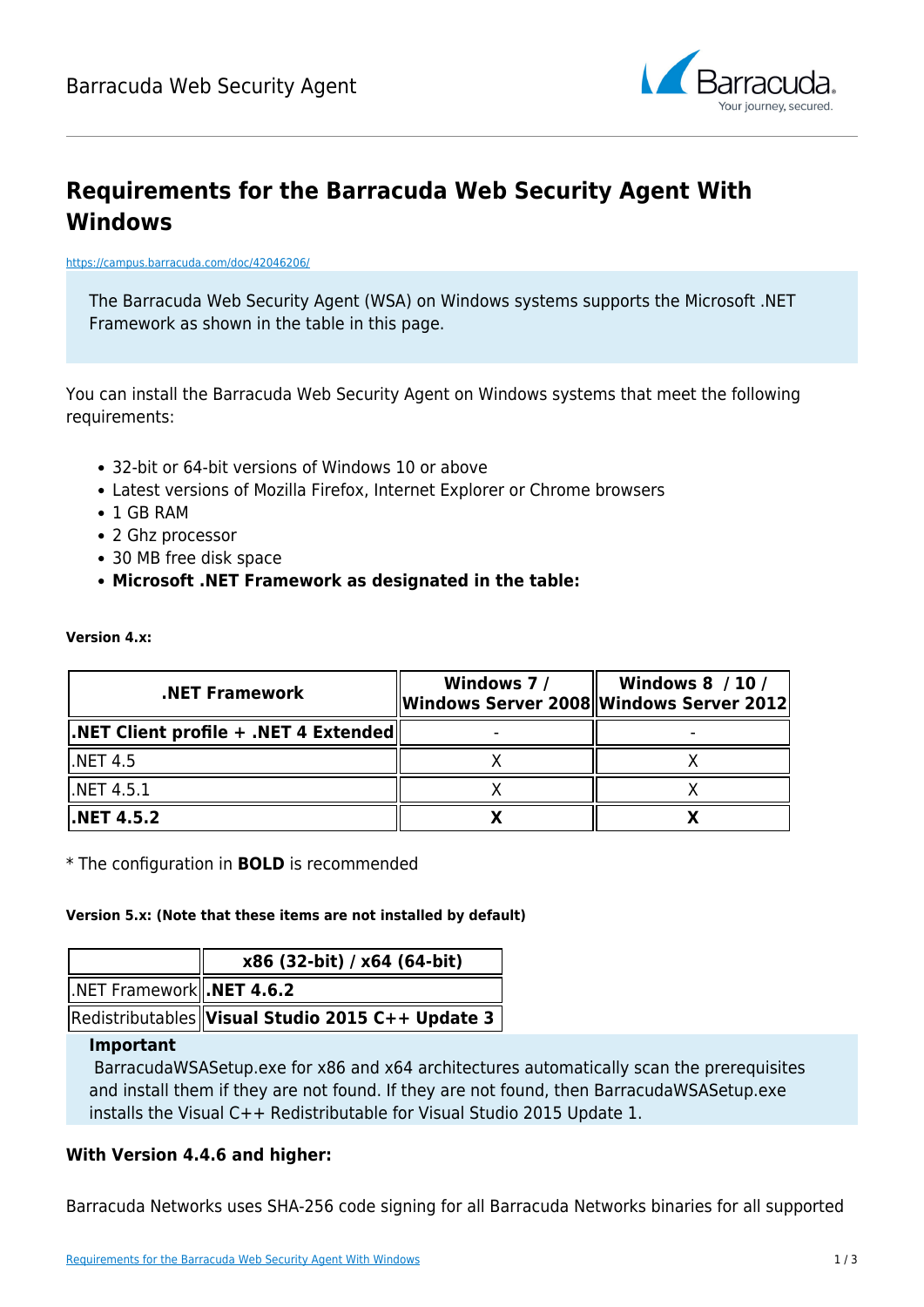

platforms and OS versions. If you are running Windows 7 and want to be able to use WFP or Tamper Protection, you must install the Microsoft Security Advisory 3033929 security patch. Some Windows 7 installations may run into difficulties when using Tamper Protection or switching between [LSP and](http://campus.barracuda.com/doc/66256965/) [WFP drivers](http://campus.barracuda.com/doc/66256965/) for traffic interception. These features will not work as expected, as Windows 7 needs the patch to trust the SHA-256 signed kernel-mode drivers.